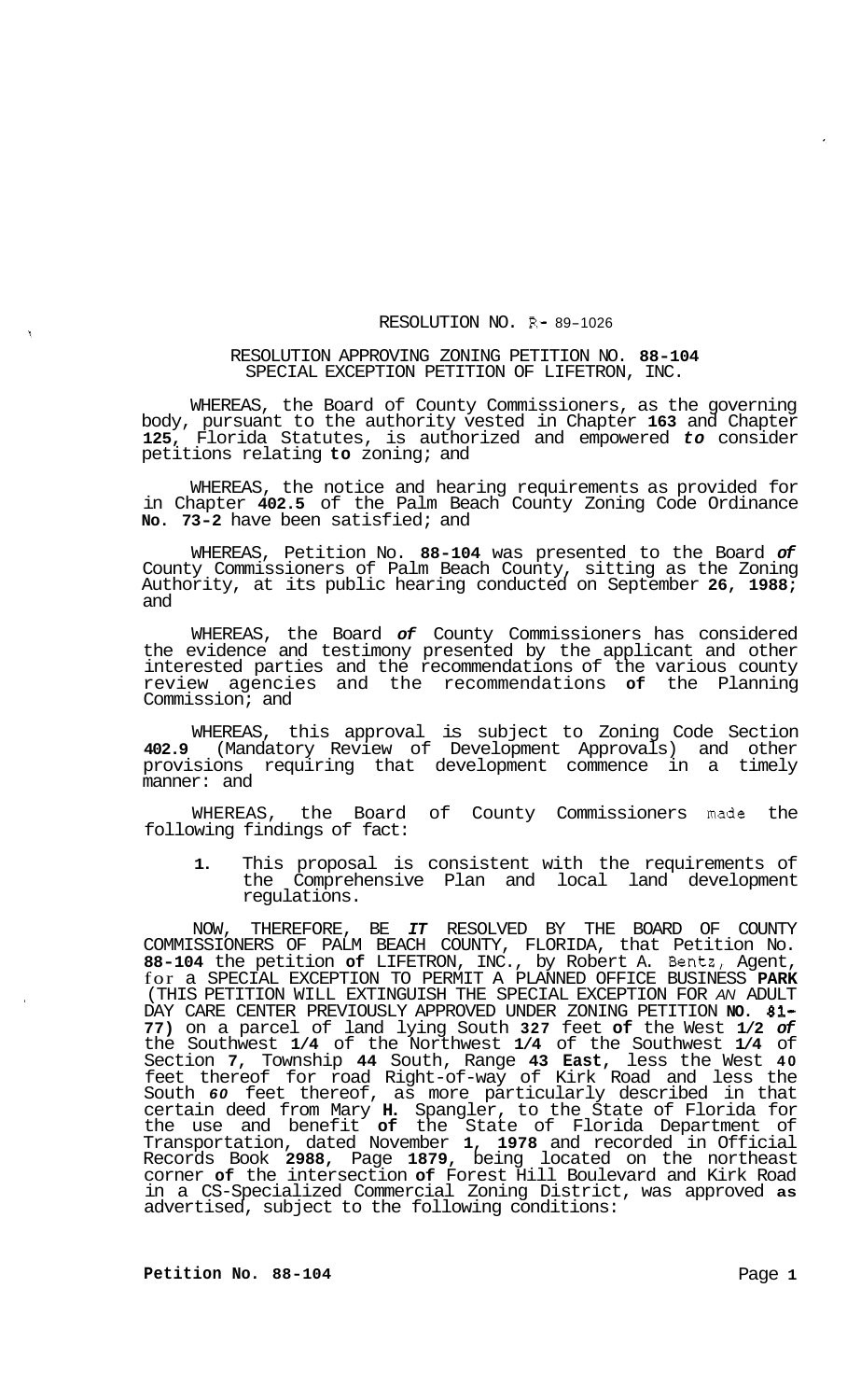- **1.**  Resolution **No. R-81-755** (Special Exception to Allow **An**  Adult Daycare Center for Zoning Petition **No. 81-77)** is hereby repealed in its entirety.
- **2.**  Prior to certification, the site plan shall be amended to indicate the following:
	- a. The removal or relocation **of** the existing shed to satisfy property development regulations:
	- b. Label and dimension the required perimeter buffers along the east and north property lines:
	- $C<sub>c</sub>$ Label and dimension the required landscape strips along the west and south property lines:
	- d. Minimum tree requirements for terminal parking islands:
	- e. Indication of the minimum two-way access width of twenty-five *(25)* feet or more required at the entrance to a street:
	- f. Label and dimension the required loading berth:
	- g-Label and dimension a minimum **of** two handicapped parking spaces; and
	- h. Removal or relocation of the existing sidewalks which are located within the required landscape strips.
- **3.**  The site plan shall indicate that future development in the southern portion of the site is subject to future Board of County Commissioners' approval.
- **4.**  The application and engineering plans, calculations, etc. to construct well and/or septic tank must be submitted to the Health Department prior to site plan approval (or prior to issuance of Building Permit for straight rezoning).
- *5.*  Water service is available to the property. Therefore, no well shall be permitted on the site to provide potable water.
- **6.**  The developer shall provide discharge control and treatment for the stormwater runoff in accordance with all applicable agency requirements in effect at the time of the permit application. However, at **a** minimum, this development shall retain onsite the stormwater runoff generated by a three **(3)** year-one **(1)** hour storm with a total rainfall of **3** inches as required by the Permit Section, Land Development Division. In the event that the subject site abuts a Department **of**  Transportation maintained roadway, concurrent approval from the Florida Department of Transportation will also be required. The drainage system shall be maintained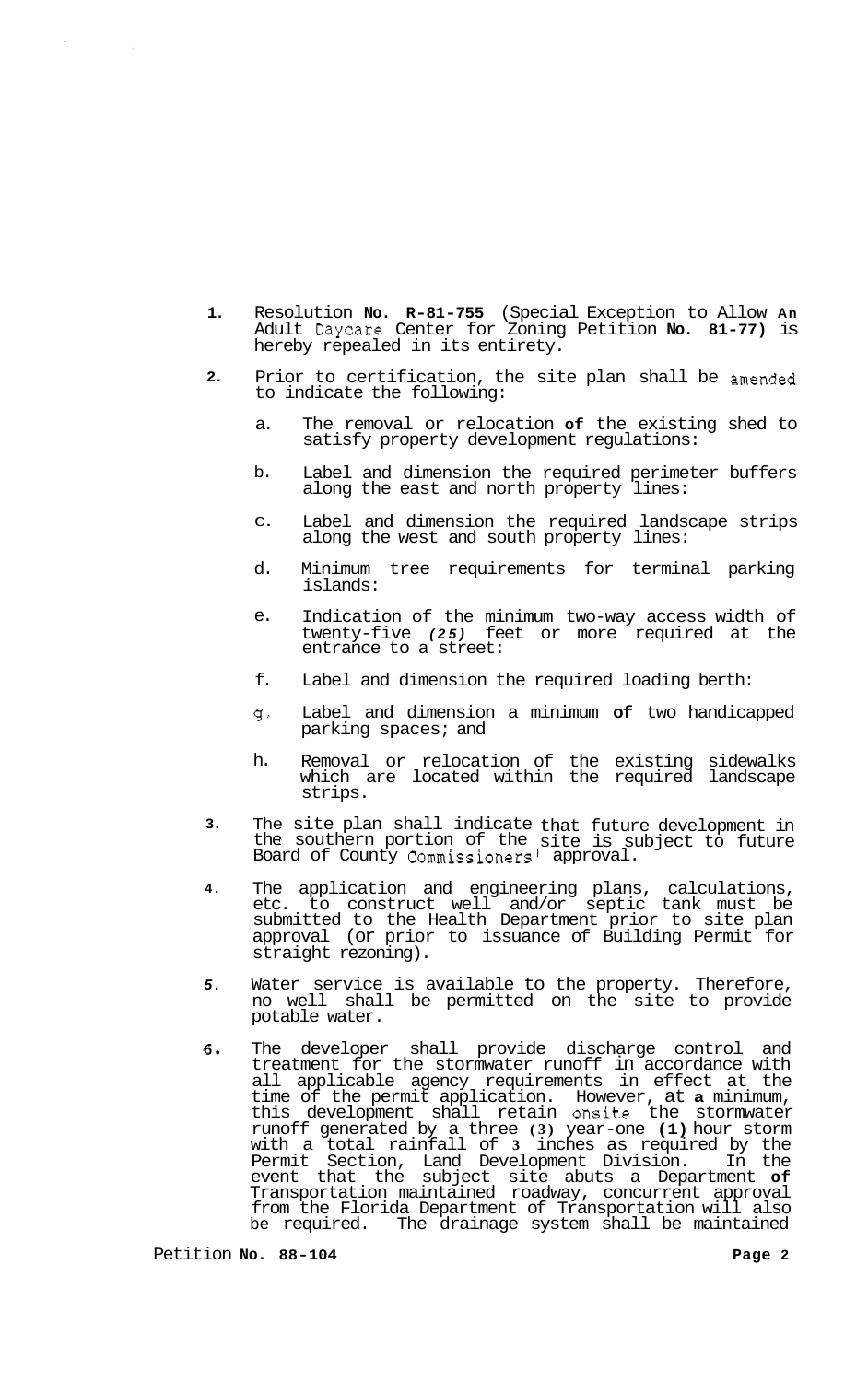in an acceptable condition as approved by the County Engineer. In the event that the drainage system is not adequately maintained as determined by the County Engineer, this matter will be referred to the Code Enforcement Board for enforcement.

- *7.* Within **90** days of approval of this project, the property owner shall convey to Palm Beach County by road right-of-way warranty deed for Forest Hill Boulevard, **72** feet from centerline free of all encumbrances and encroachments. Petitioner shall provide Palm Beach County with sufficient docume.ntation acceptable to the Right of Way Acquisition Section to ensure that the property is free of all encumbrances and encroachments. Right-of-way conveyances shall also include "Safe Sight Corners" where appropriate at intersections as determined by the County Engineer.
- *8.* The property owner shall pay a Fair Share Fee in the amount and manner required by the "Fair Share Contribution for Road Improvements Ordinancell as it presently exists or as it may from time to time be amended. The Fair Share Fee for this project presently is **\$2,036.00** *(76* new trips **X \$26.79** per trip).
- **9.** In addition the petitioner shall contribute the amount of **\$204.00** as established in Article **V** Section **3**  (Insignificant Project Standard) **of** the Traffic Performance Standards Code. These total funds of **\$204.00** shall be paid prior to the issuance of the first building permit.
- **10.** If the "Fair Share Contribution for Road Improvements Ordinance" is amended to increase the Fair Share Fee, this additional amount of **\$204.00** shall be credited toward the increased Fair Share Fee.
- 11. Failure to comply with the conditions herein may result in the denial or revocation **of** a building permit; the issuance of a stop work order: the denial **of** a Certificate of Occupancy on any building or structure; or the denial or revocation **of** any permit or approval for any developer-owner, commercial-owner, lessee, or user **of** the subject property. Appeals from **suzh** action may be taken **to** the Palm Beach County Board **of**  Adjustment or as otherwise provided in the Palm Beach County Zoning Code. Violations of the conditions herein shall constitute violations **of** the Palm Beac:h County Zoning Code.

 $\mathbf{i}$ ţ